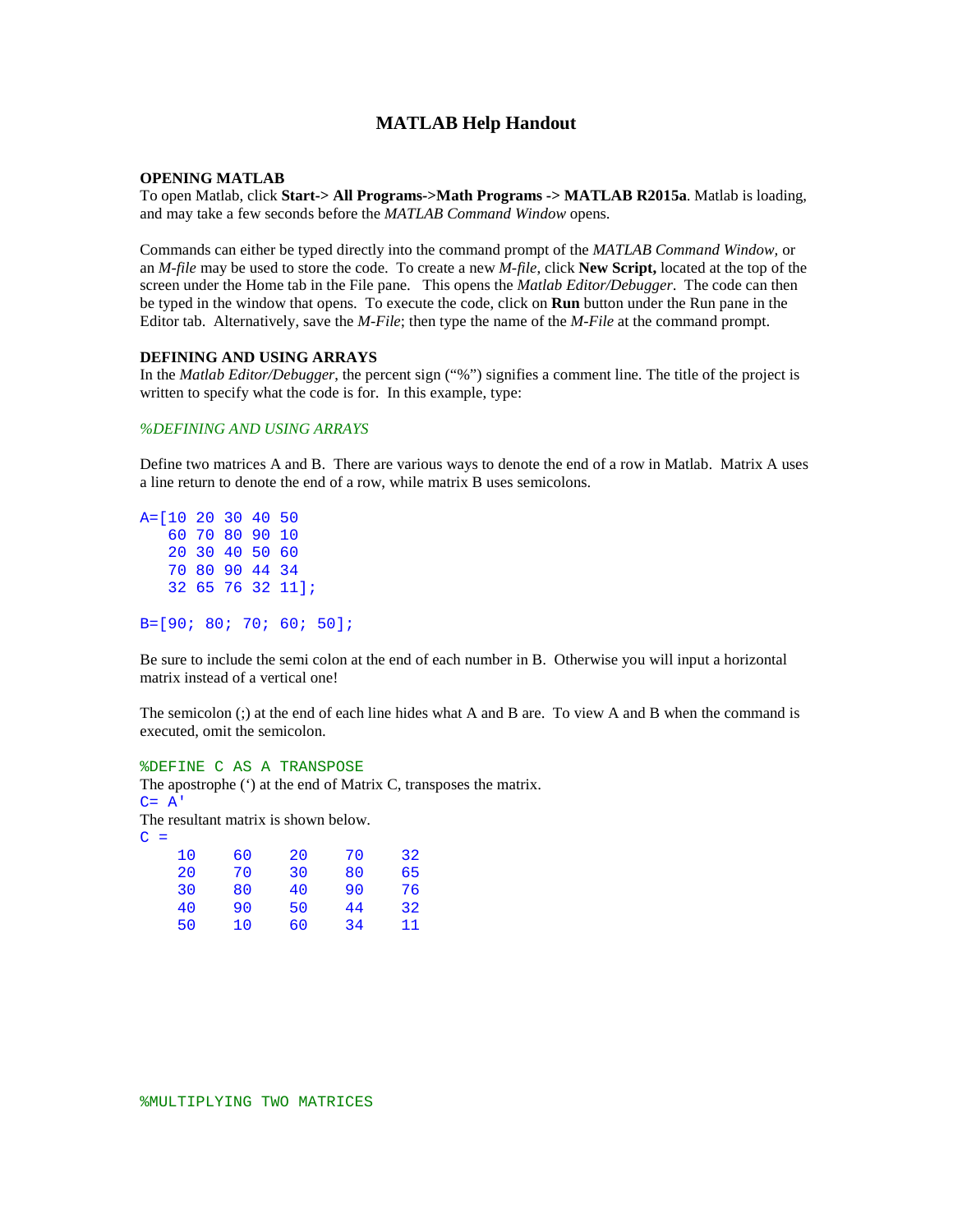$D = A * B$ The resultant matrix is shown below.  $D =$ 

%IF A\*X=B, TO SOLVE FOR X:  $X=inv(A)*B$ The resultant matrix is shown below.  $X =$ 

 2.8977 -23.0455 19.3977 -0.2500 -1.0000

%GIVES SAME RESULT

 $Y = A \ B$ 

Note that that is a **forward** slash not a back slash. The resultant matrix is shown below.  $Y =$ 

 2.8977 -23.0455 19.3977 -0.2500 -1.0000

Save the m-file in the C: directory by clicking **File-> Save** in the MATLAB editor/debugger toolbar. In the window that opens, type the name of the file. To execute the program, click **Run** in the Run pane of the Editor tab or type the name of the *M-File* at the command prompt in the *MATLAB Command Window.*

## **SIMPLE PLOTS**

Follow the steps described in the *OPENING MATLAB* section to open a new m-file, or add this code to the previous M-File. Comment this code as:

%Simple sine wave plot

Matlab automatically numbers figures created in numerical order. The user can also define which figure number is associated with the data. Typing figure(1) ensures this set of data plots into figure 1.

```
figure(1)
%DEFINE X – This sets the interval for which "y" will be plotted;
x=[0*pi:.25*pi:8*pi];
%Define the function y
y=sin(x);%The plot command is then used to plot the function
plot(x,y);
```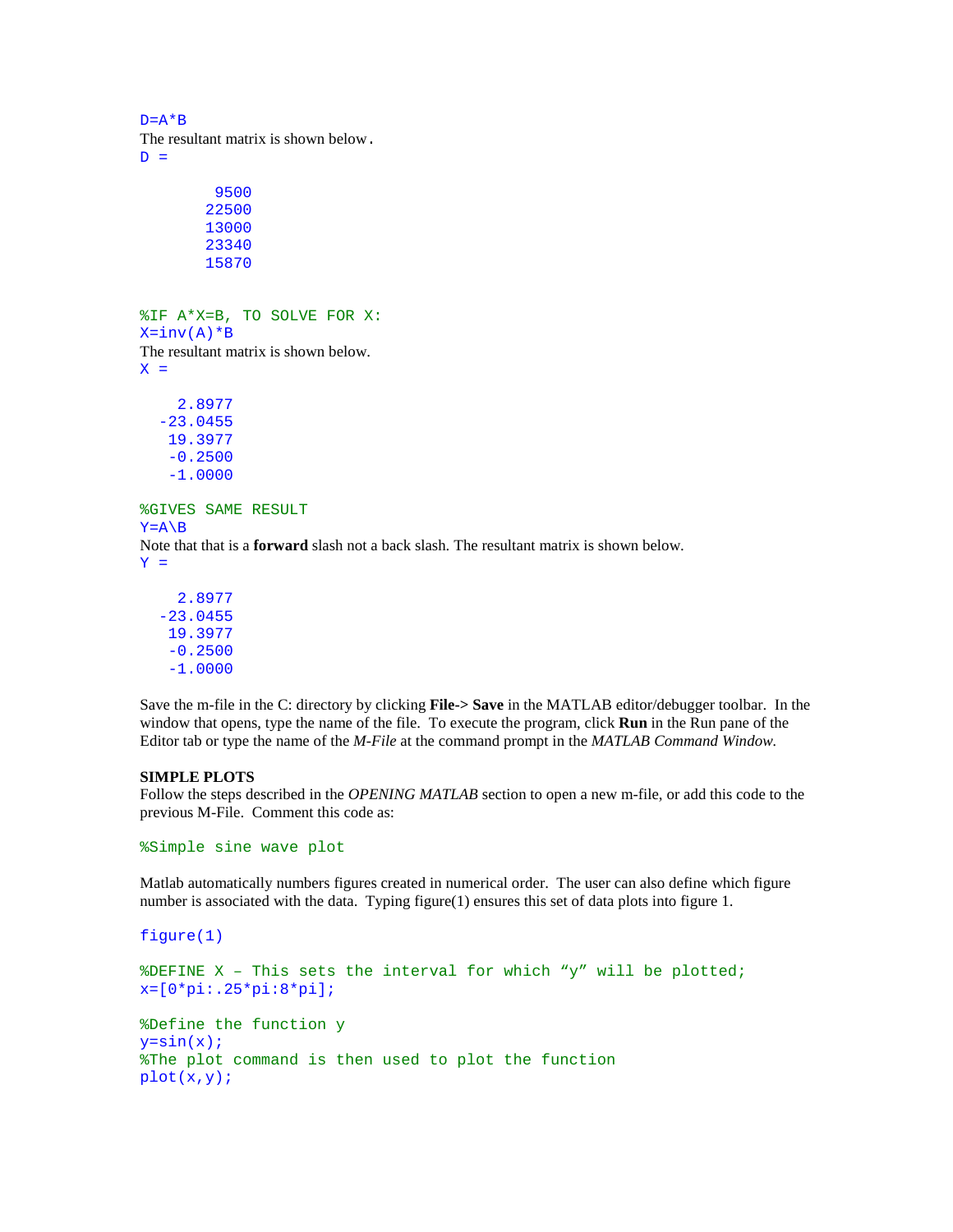```
%The following commands are "extras" that can be added to the plot. 
%Grid places a grid in the background, and text places text at the 
%given location.
grid
title('Y = sin(x)');
xlabel('Frequency');
ylabel('Amplitude');
text(3.2, 0.2,'sin(x)');
```
As described in the previous example, to run the program, save the m-file to the C: directory. In the MATLAB Command Window, type the name of the file and hit enter. This will run the program. A window titled "Figure No. 1" opens showing the plot. The completed plot is shown below.



### **OTHER FUNCTIONS**

The impulse response of function shown below is obtained using the "impulse" command.

$$
H(z) = \frac{4x^4 + 5x^3 - 7x}{7x^4 + 3x^2 + x}
$$

%Declare the Numerator in order of MS power num= [4 5 0 -7 0]; %declare the denominator in MS powers den= [7 0 3 1 0]; figure(2); impulse(num,den);

The impulse response is shown below.